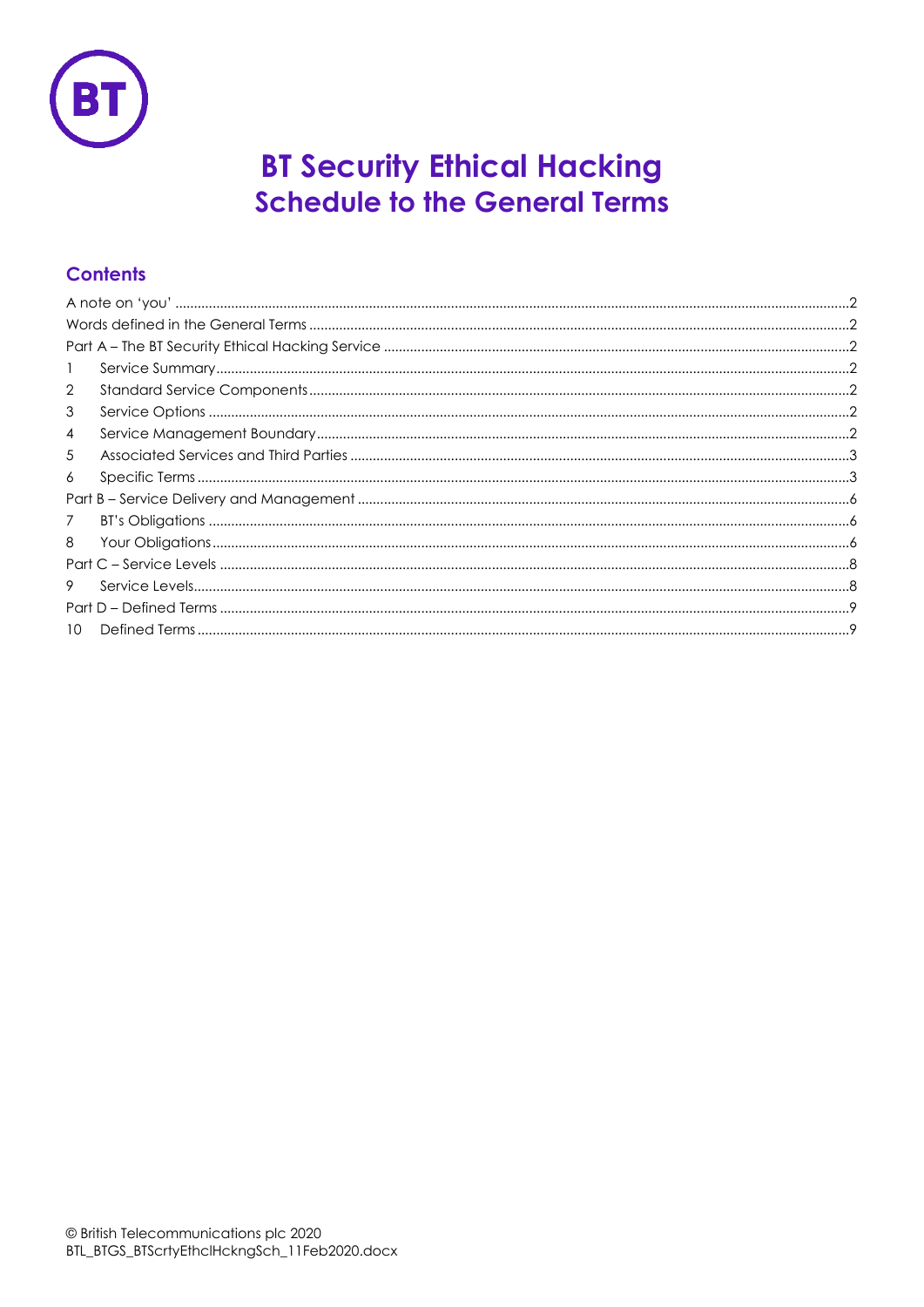

#### <span id="page-1-0"></span>**A note on 'you'**

'You' and 'your' mean the Customer.

#### <span id="page-1-1"></span>**Words defined in the General Terms**

Words that are capitalised but have not been defined in this Schedule have the meanings given to them in the General Terms.

#### <span id="page-1-2"></span>**Part A – The BT Security Ethical Hacking Service**

#### <span id="page-1-3"></span>**1 Service Summary**

BT will provide you with an ethical hacking service that will assess the vulnerability of your applications, network, people, procedures and policies comprising:

- 1.1 the Standard Service Components; and
- 1.2 any of the Service Options as set out in any applicable SoW,

up to the point of the Service Management Boundary as set out in Paragraph [4](#page-1-6) ("**BT Security Ethical Hacking Service**").

#### <span id="page-1-4"></span>**2 Standard Service Components**

BT will provide you with all the following standard service components ("**Standard Service Components**") in accordance with the details as set out in any applicable SoW:

- 2.1 **Vulnerabilities Testing**: BT will conduct a testing for Vulnerabilities.
- 2.2 **Testing Plan**: BT will provide a plan for carrying out the testing that BT will conduct.
- 2.3 Status Reports: BT will provide you with regular status reports containing any critical and high risk Vulnerabilities identified during the assessment and any steps that may be required to remediate the Vulnerabilities.
- 2.4 **Preliminary Report**: BT will provide you with a Preliminary Report on the date that BT completes the testing activities or as soon reasonably practicable after the date that BT completes the testing activities.
- 2.5 **Final Report**: BT will provide you with a Final Report that will contain all the Vulnerabilities that BT identified during the testing within 10 Business Days after the date we complete the testing.

#### <span id="page-1-5"></span>**3 Service Options**

- 3.1 BT will provide you with any of the following options ("**Service Options**") as set out in any applicable SoW and in accordance with the details as set out in that SoW:
	- 3.1.1 Web Application Vulnerability Assessment;
	- 3.1.2 Network Vulnerability Assessment;
	- 3.1.3 Host Configuration Review;
	- 3.1.4 Mobile Application Vulnerability Assessment;
	- 3.1.5 Wireless Vulnerability Assessment;
	- 3.1.6 Source Code Review;
	- 3.1.7 Penetration Testing;
	- 3.1.8 Retesting;
	- 3.1.9 Firewall Policy Review;
	- 3.1.10 Social Engineering;
	- 3.1.11 Vehicle Vulnerability Assessment;
	- 3.1.12 Denial of Service Vulnerability Assessment;
	- 3.1.13 Assume Breach;
	- 3.1.14 Red Teaming;
	- 3.1.15 OSINT Assessment; and
	- 3.1.16 Hardware Vulnerability Assessment.
- 3.2 Service Options may not be available in all countries.

#### <span id="page-1-6"></span>**4 Service Management Boundary**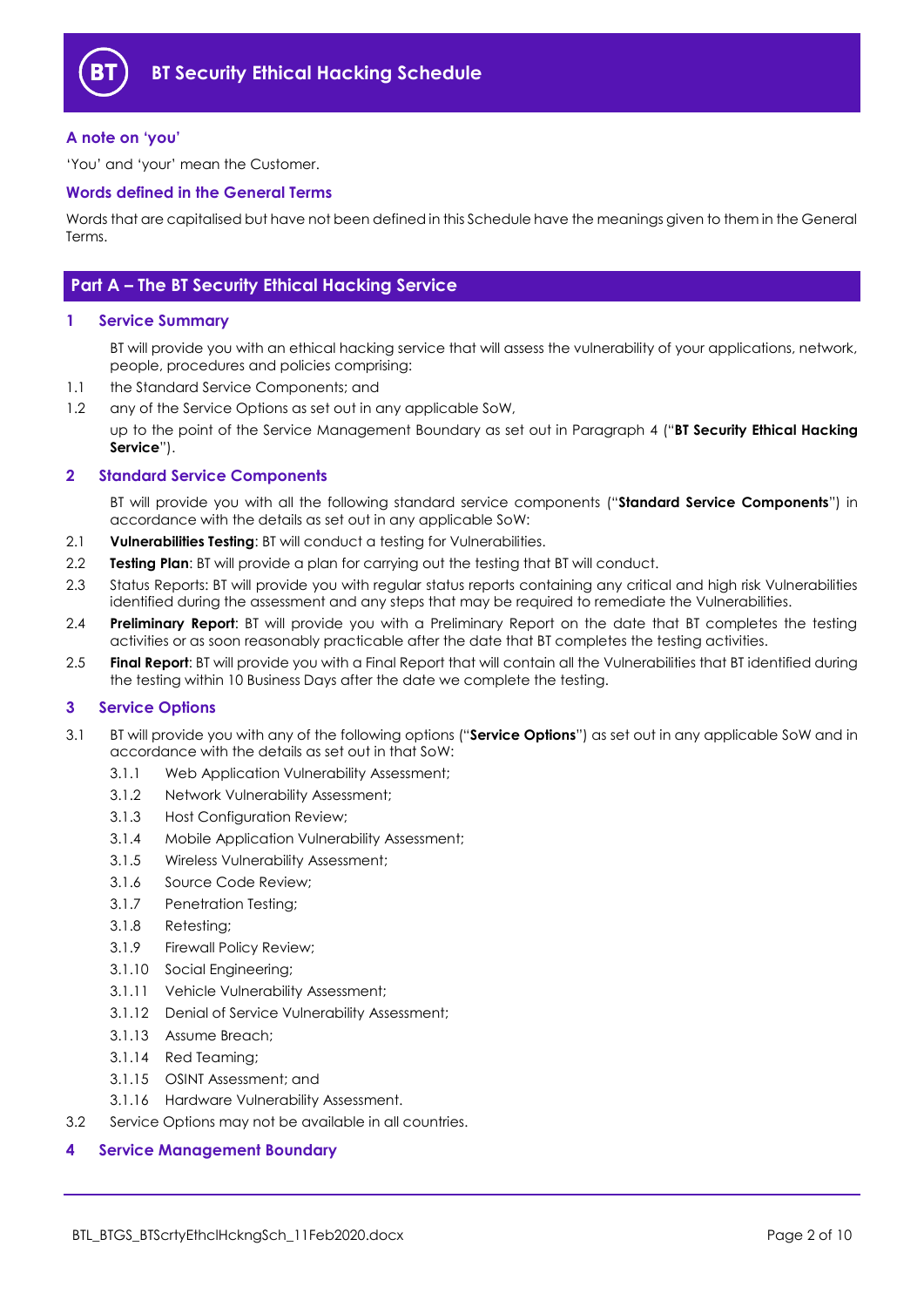

- <span id="page-2-3"></span>4.1 BT will provide the BT Security Ethical Hacking Service in accordance with Part B of this Schedule and as set out in any applicable SoW, performing the BT Security Ethical Hacking Service either on your premises or remotely ("**Service Management Boundary**").
- 4.2 BT will have no responsibility for the BT Security Ethical Hacking Service outside the Service Management Boundary.
- 4.3 BT does not make any representations, whether express or implied, about whether the BT Security Ethical Hacking Service will operate in combination with any Customer Equipment or other equipment and software.

#### <span id="page-2-0"></span>**5 Associated Services and Third Parties**

5.1 If BT provides you with any services other than the BT Security Ethical Hacking Service, this Schedule will not apply to those services and those services will be governed by their separate terms.

#### <span id="page-2-1"></span>**6 Specific Terms**

#### 6.1 **Amendments to the General Terms**

- 6.1.1 Clauses 3.2 and 3.3 of the General Terms are deleted.
- 6.1.2 The definition of Effective Date given in the General Terms is deleted and replaced with the following:

"**Effective Date**" means the date BT accepts your Order or SoW either expressly in writing or, in the absence of express acceptance, impliedly by BT's provision of the Service including the making of a commitment on any third party supplier by BT in anticipation of providing the Service.

#### 6.2 **Termination for Convenience**

For the purposes of Clause 17 of the General Terms, either of us may, at any time after the Service Start Date and without cause, terminate the BT Security Ethical Hacking Service or any applicable SoW by giving 10 Business Days' Notice to the other.

#### 6.3 **Customer Committed Date**

- 6.3.1 If you request a change to the BT Security Ethical Hacking Service or any part of the BT Security Ethical Hacking Service, then BT may revise the Customer Committed Date to accommodate that change.
- 6.3.2 BT may expedite delivery of the BT Security Ethical Hacking Service for operational reasons or in response to a request from you, but this will not revise the Customer Committed Date.
- 6.3.3 If BT discovers a Virus in your software, system, network, data or Application, BT may revise the Customer Committed Date.

#### 6.4 **Invoicing**

- 6.4.1 Unless set out otherwise in any applicable SoW, BT will invoice you for the following Charges in the amounts set out in any applicable SoW:
	- (a) Professional Services Charges; and
	- (b) any Termination Charges incurred in accordance with Paragraph [6.5](#page-2-2) upon termination of the relevant Service.
- 6.4.2 BT may invoice you for any of the following Charges in addition to those set out in any applicable SoW:
	- (a) Charges for commissioning the BT Security Ethical Hacking Service in accordance with Paragraph [7.2](#page-5-3) outside of Business Hours;
	- (b) Charges for expediting provision of the BT Security Ethical Hacking Service at your request after BT has informed you of the Customer Committed Date;
	- (c) Charges for Abortive Visits; and
	- (d) any other Charges as set out in any applicable SoW or the BT Price List or as otherwise agreed between both of us.

#### <span id="page-2-2"></span>6.5 **Cancellation and Termination Charges**

#### 6.5.1 **Cancellation Charges**

For the purposes of Clause 16 of the General Terms, if you cancel a SoW, or part of it, any time before the Service Start Date you will pay BT the Cancellation Charges as set out below:

- (a) any costs reasonably incurred by BT in preparing to deliver the BT Security Ethical Hacking Service; and
- (b) any charges reasonably incurred by BT from a supplier as a result of your cancellation of the BT Security Ethical Hacking Service.

#### 6.5.2 **Termination Charges**

If you terminate the Contract or the BT Security Ethical Hacking Service for convenience in accordance with Clause 17 of the General Terms you will pay BT: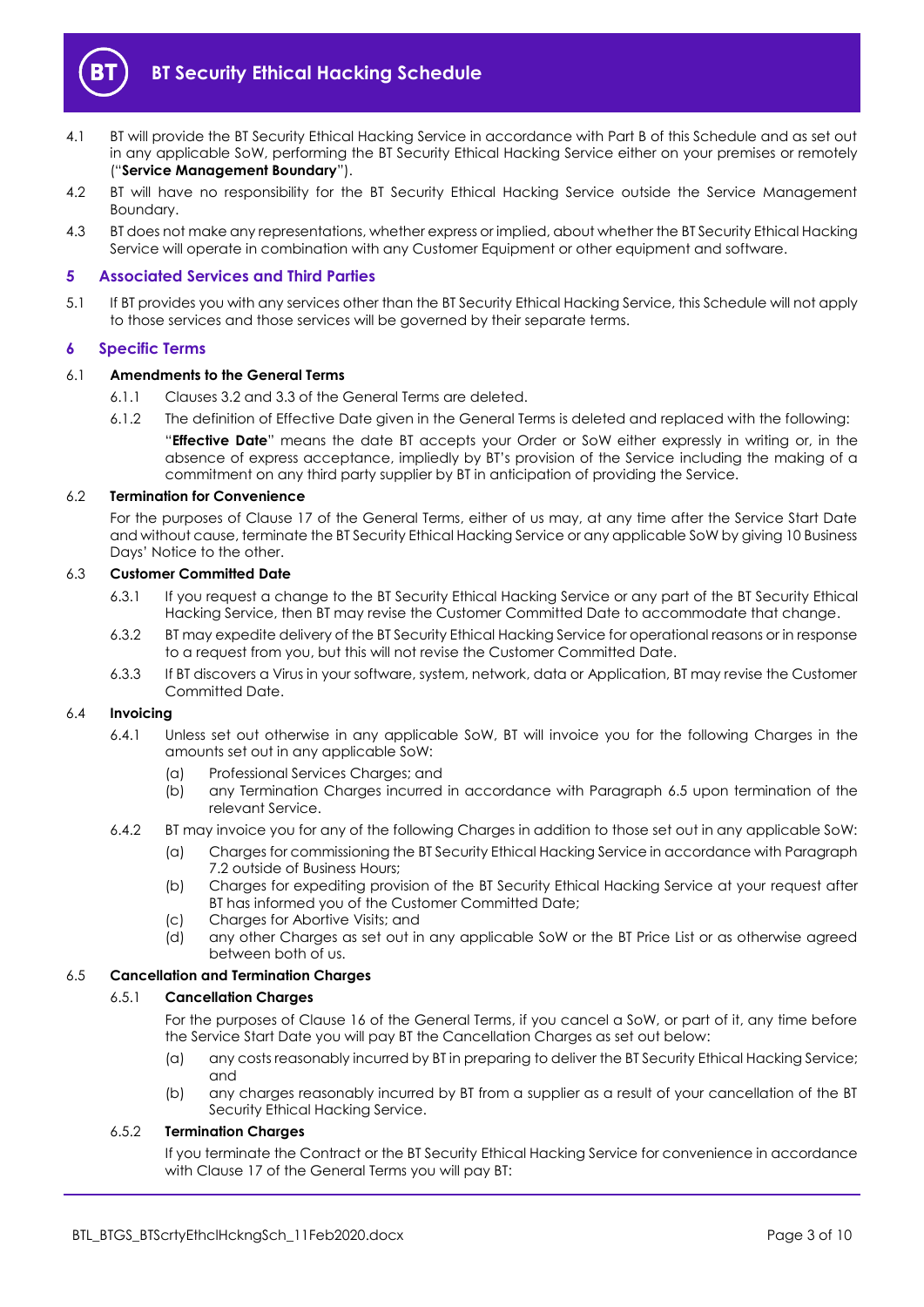

- (a) all outstanding Charges for Services rendered;
- (b) any additional amounts due under the Contract;
- (c) any other Charges as set out in any applicable SoW; and
- (d) any charges reasonably incurred by BT from a supplier as a result of the early termination.
- 6.5.3 BT will refund to you any money you have paid in advance after deducting any Charges or other payments due to BT under the Contract.

#### <span id="page-3-0"></span>6.6 **Service Amendment**

- 6.6.1 You may request, by giving BT Notice, a change to:
	- (a) an SoW for the BT Security Ethical Hacking Service (or part of an SoW) at any time before the applicable Service Start Date; or
	- (b) the BT Security Ethical Hacking Service at any time after the Service Start Date.
- 6.6.2 If you request a change in accordance with Paragrap[h 6.6.1](#page-3-0), except where a change results from BT's failure to comply with its obligations under the Contract, BT will, within a reasonable time, provide you with a written estimate, including:
	- (a) the likely time required to deliver the changed BT Security Ethical Hacking Service; and
	- (b) any changes to the Charges due to the changed BT Security Ethical Hacking Service.
- 6.6.3 BT has no obligation to proceed with any change that you request in accordance with Paragrap[h 6.6.1,](#page-3-0)  unless and until the necessary changes to the Charges, implementation timetable and any other relevant terms of the Contract to take account of the change are agreed between both of us in writing.
- 6.6.4 If BT changes a BT Security Ethical Hacking Service prior to the Service Start Date because you have not fulfilled your obligations under the Contract or you have given BT incomplete or inaccurate information or less than 10 Business Days' Notice to delay the vulnerability assessments, BT may, acting reasonably, apply additional Charges.

#### 6.7 **Limitation of Liability**

In addition to the wording in Clause 22 of the General Terms, the following will apply:

- 6.7.1 You authorise BT and BT Personnel to perform the ethical hacking acts as part of the BT Security Ethical Hacking Service as legal acts that are not committed with any criminal, malicious, damaging or other detrimental intent or purpose.
- 6.7.2 You will not file or permit any person to file any criminal or civil complaints or initiate any criminal or civil procedures against BT or BT Personnel for the performance of the BT Security Ethical Hacking Service.
- 6.7.3 BT will not be liable for any financial or reputational damage, government or regulatory action and any other detrimental consequence that you suffer as a result of any criminal or civil proceedings, or BT's delivery and/or your use of the BT Security Ethical Hacking Service.
- 6.7.4 Nothing in Paragraphs 6.7.2 and 6.7.3 excludes BT's liability for its failure to deliver the BT Security Ethical Hacking Service as set out in the Schedule.
- 6.7.5 You are liable for and will fully indemnify, keep indemnified and hold harmless BT against all Claims, losses, costs and liabilities brought by any third parties (including your employees, workers or contractors) against BT arising out of BT's delivery and/or your use of the BT Security Ethical Hacking Service.
- 6.7.6 BT will not be liable for any losses or damages that result from a Transmitted Virus that is present on the Customer Equipment, Application, your software, system, data and network or for any other failure of the Customer Equipment Application, your software, system, data or network that is not caused by the performance of the Service.

#### <span id="page-3-1"></span>6.8 **BT Personnel**

- 6.8.1 BT will perform the Service using BT employees that BT considers to be suitably qualified ("**BT Personnel**").
- 6.8.2 BT may vary the BT Personnel to meet BT's business needs and the personal needs of the BT Personnel and will give you reasonable notice.
- 6.8.3 BT will direct, control and supervise the work performed by the BT Personnel in accordance with BT's conditions of employment that apply to the Personnel.
- 6.8.4 BT may replace BT Personnel that are not reasonably acceptable to you where:
	- (a) you ask BT to; and
	- (b) where alternative BT Personnel are available.
- 6.8.5 Nothing in this Contract will prevent BT from assigning any BT Personnel to provide similar services for third parties or in any way restrict BT's use of the BT Personnel.
- 6.8.6 You will not take any disciplinary action against, deal with any grievance raised by, or grant any absence or leave requests from, the BT Personnel, and will refer any such management issues to BT.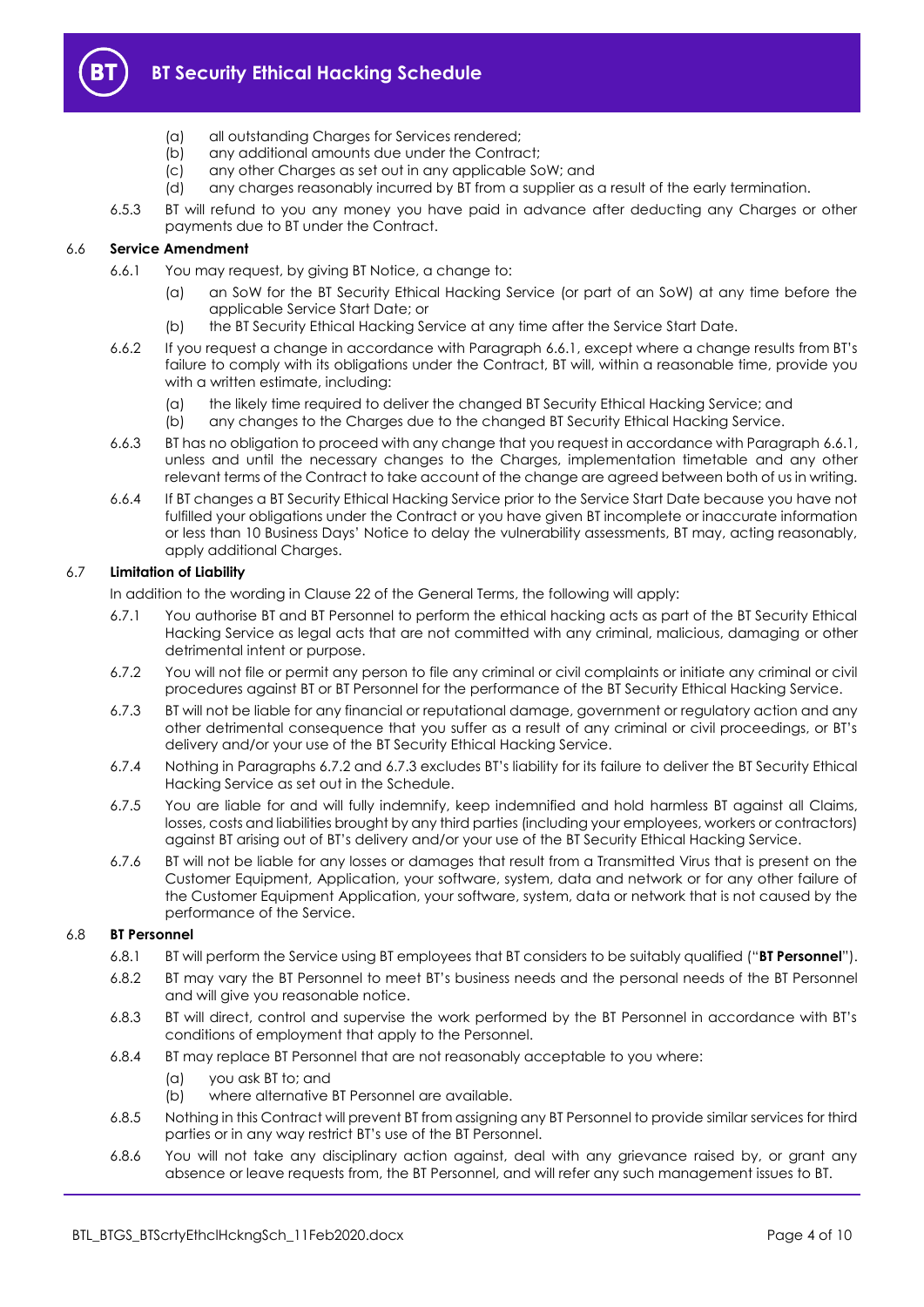

- 6.8.7 Where the BT Security Ethical Hacking Service is provided on your premises, you will:
	- (a) comply with all reasonable health and safety rules and regulations and reasonable security requirements relating to the health, safety and welfare of the Personnel;
	- (b) will not act in a way inconsistent with BT remaining the employer of the BT Personnel and comply with all relevant employment legislation as it applies between you and the BT Personnel;
	- (c) You will at BT's reasonable request, promptly at no charge to BT, provide adequate office accommodation, facilities and other office support that BT requires for the effective performance of the Service; and

#### 6.9 **Service Exclusions**

- 6.9.1 BT does not make any representations, whether express or implied, about whether the BT Security Ethical Hacking Service will identify all Vulnerabilities or lead to specific result or outcome.
- 6.9.2 BT will have no responsibility for any disruption to Customer Equipment, network, system, Application and any data being tested, except to provide reasonable information about the tests performed.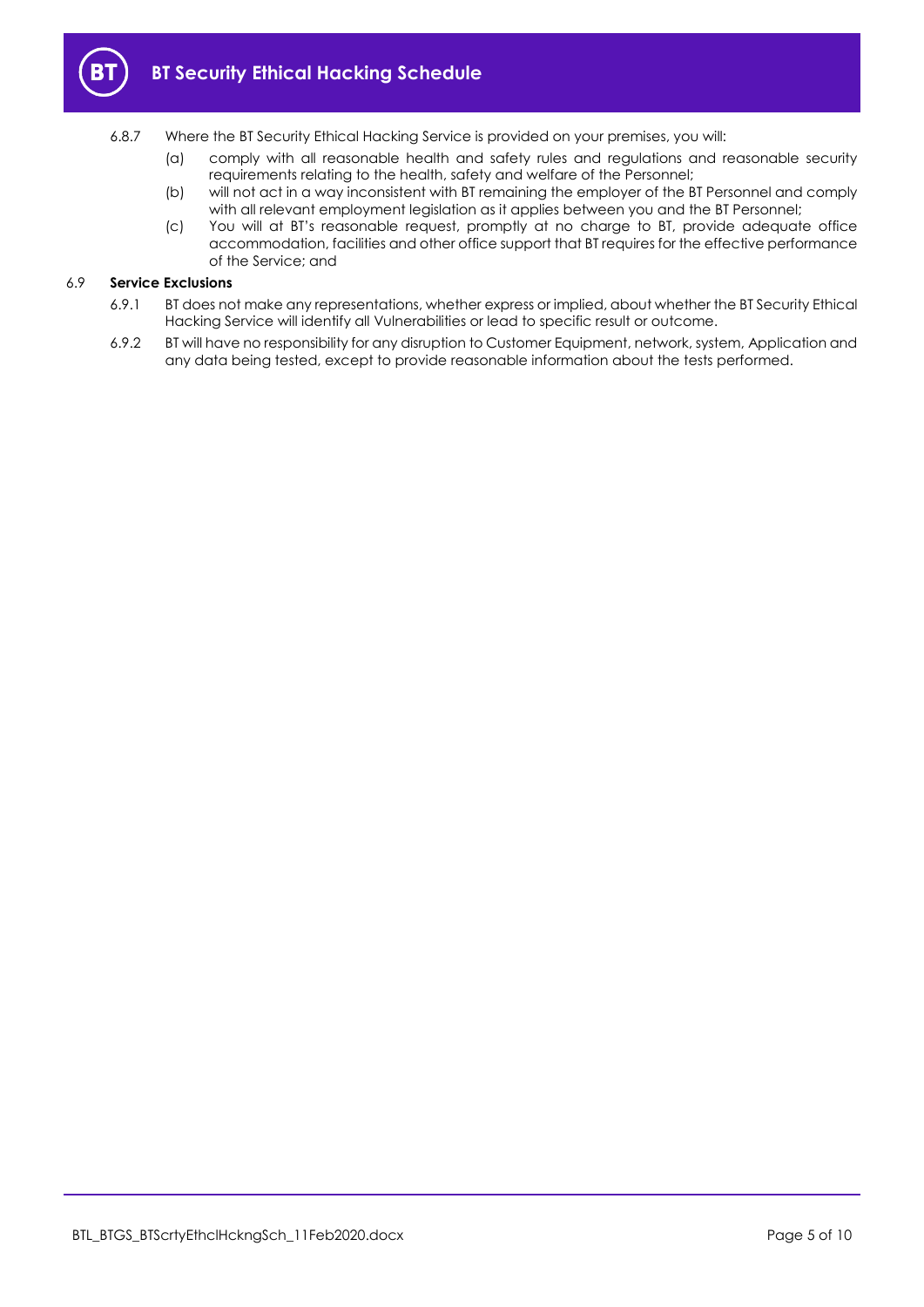

#### <span id="page-5-0"></span>**Part B – Service Delivery and Management**

#### <span id="page-5-1"></span>**7 BT's Obligations**

#### 7.1 **Service Delivery**

Before the Service Start Date and, where applicable, throughout the provision of the BT Security Ethical Hacking Service, BT will:

- 7.1.1 will provide you with contact details for the BT Contact;
- 7.1.2 will comply with all reasonable health and safety rules and regulations and reasonable security requirements that apply at the Site(s) and that you have notified to BT in writing, but BT will not be liable if, as a result of any such compliance, BT is in breach of any of its obligations under this Contract;
- 7.1.3 will provide you with a Customer Committed Date and will use reasonable endeavours to meet any Customer Committed Date but all dates are estimates; and
- 7.1.4 use BT Personnel that BT reasonably considers to be suitably qualified to deliver the Service.

#### <span id="page-5-3"></span>7.2 **Commissioning of the Service**

Before the Service Start Date, BT will:

- 7.2.1 BT will agree with you on the scope of work that BT will provide as part of the BT Security Hacking Service as set out in the relevant SoW;
- 7.2.2 BT will attend a kick off meeting with the Customer Contact to discuss and obtain information required to commission the BT Security Ethical Hacking Service; and
- 7.2.3 BT will confirm to you the Service Start Date.

#### 7.3 **During Operation**

On and from the Service Start Date, BT will provide you with the BT Ethical Hacking Service as set out in this Schedule.

#### 7.4 **The End of the Service**

On expiry or termination of the BT Security Ethical Hacking Service by either of us, BT:

- 7.4.1 may disconnect and remove any BT Equipment (including any testing tools) located at the Site(s);
- 7.4.2 may delete any Content; and
- 7.4.3 will terminate your access to the portal.

#### <span id="page-5-2"></span>**8 Your Obligations**

#### 8.1 **Service Delivery**

Before the Service Start Date and, where applicable, throughout the provision of the BT Security Ethical Hacking Service, you will:

- 8.1.1 provide BT with the names and contact details of the Customer Contact, but BT may also accept instructions from a person who BT reasonably believes is acting with your authority;
- 8.1.2 provide BT with any information reasonably required without undue delay;
- 8.1.3 provide BT with physical and logical access to any Site(s), network, equipment, applications, policy, systems, information, people and facilities (as applicable) during Business Hours, or as otherwise agreed between the both of us in writing, to enable BT to set up and provide the BT Security Ethical Hacking Service;
- 8.1.4 complete any preparation activities that BT may request to enable you to receive the BT Security Ethical Hacking Service (such as for example providing BT with authorisation and access to Customer Equipment and facilities promptly and in accordance with any reasonable timescales;
- 8.1.5 provide BT with Notice of any health and safety rules and regulations and security requirements that apply at the Site(s);
- <span id="page-5-4"></span>8.1.6 in jurisdictions where an employer (or any other person who receives the BT Security Ethical Hacking Service) is legally required to make a disclosure to its employees or Users:
	- (a) inform your employees and Users that as part of the BT Security Ethical Hacking Service being delivered by BT, BT may monitor and report to you on the use of any targeted applications by them;
	- (b) ensure that your employees and Users have consented or are deemed to have consented to such monitoring and reporting (if such consent is legally required); and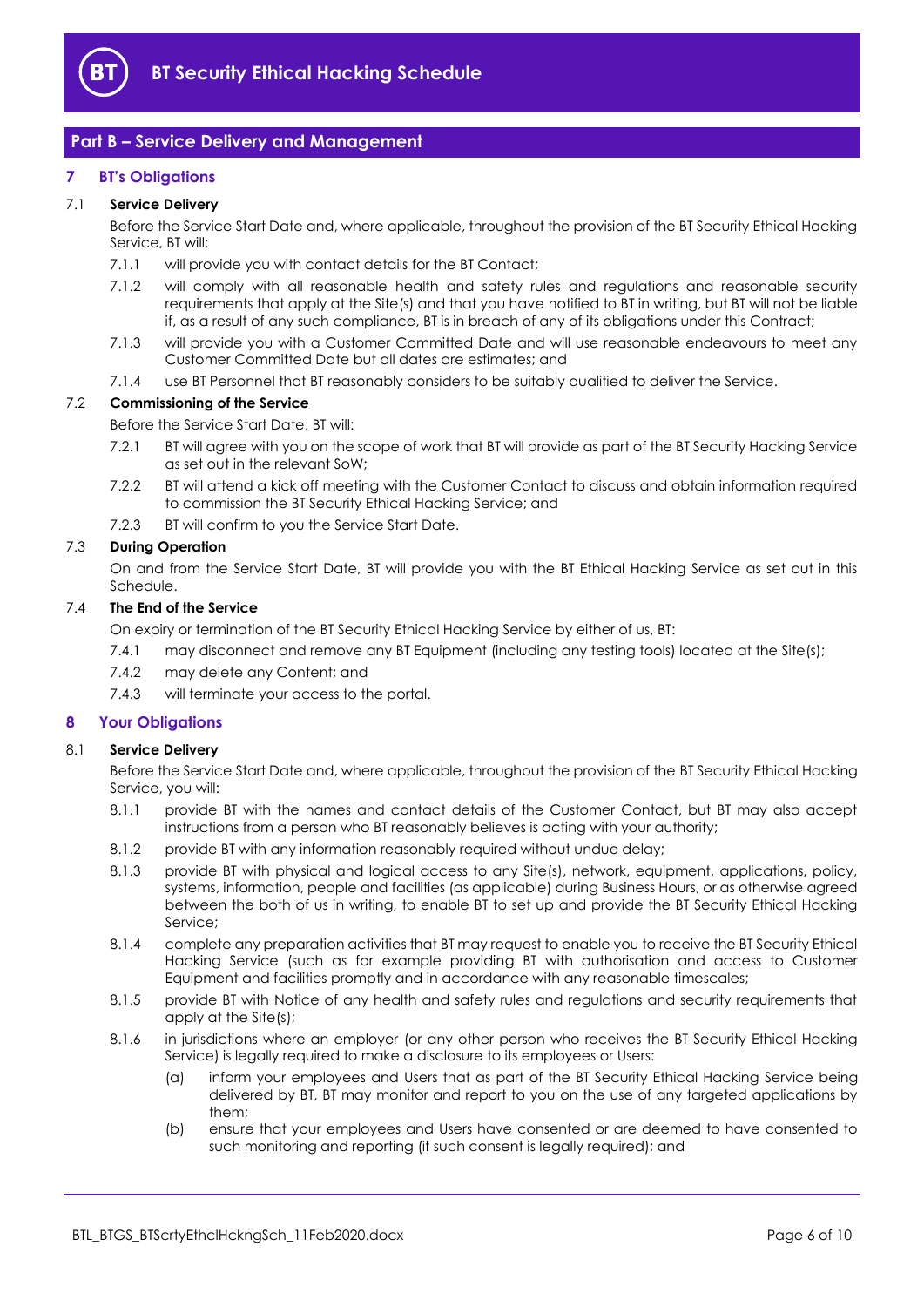

- (c) agree that BT will not be liable for any failure by you to comply with this Paragraph [8.1.6,](#page-5-4) you will be liable to BT for any Claims, losses, costs or liabilities incurred or suffered by BT due to your failure to comply with this Paragrap[h 8.1.6.](#page-5-4)
- 8.1.7 ensure that you have the applicable service, Application, network, data or equipment available to be tested by BT;
- 8.1.8 attend and participate in a kick off meeting with BT to discuss and provide to BT information required to commission the BT Security Ethical Hacking Service;
- 8.1.9 undertake all appropriate backups (such as backup of your system data, programs, configuration files, security data, identification, authentication, access control, accounting and audit, source files and operating system configuration parameters as applicable);
- 8.1.10 inform your employees, subcontractors, and any other concerned parties about any planned testing activities and obtain any necessary prior consents;
- 8.1.11 ensure that you obtain all prior written authorisations required for BT to perform testing and assessments of any third party assets, equipment, people, applications, and systems, and, if requested by BT, provide a copy of such written authorisations to BT; and
- 8.1.12 fulfil any prerequisites as set out in the SoW.

#### 8.2 **During Operation**

On and from the Service Start Date, you will:

- 8.2.1 ensure that the Customer Contact reports incidents relating to the BT Security Ethical Hacking Service to the BT Contact using the agreed reporting procedures, and ensure the Customer Contact is available for all subsequent Incident management communications;
- 8.2.2 monitor and maintain any Customer Equipment, Applications, network, systems or data connected to or used in connection with a BT Security Ethical Hacking Service;
- 8.2.3 ensure that any Customer Equipment, Application, data, system, network, and facilities (as applicable) that is connected to or used with the BT Security Ethical Hacking Service is:
	- (a) approved and used in accordance with relevant instructions, standards, and Applicable Law and any safety and security procedures applicable to the use of that Customer Equipment, Application, system, data, network or facilities; and
	- (b) is adequately separate from your production environment and managed to minimise impact to the production environment;
- 8.2.4 restore any back-ups required to return any of your applicable operational system, data, software, Application, network to its original state;
- 8.2.5 comply with any applicable business recovery regulatory guidelines (such as the SEC, SOX and CBFA guidelines);
- 8.2.6 duplicate and store Content you wish to keep on other devices not connected with the BT Security Ethical Hacking Service. BT will not be responsible if any Content is lost or deleted; and
- 8.2.7 ensure that you use any reasonable means to mitigate any disruption that may be caused by the testing undertaken as part of the BT Security Ethical Hacking Service.

#### 8.3 **The End of the Service**

On expiry or termination of the BT Security Ethical Hacking Service by either of us, you will:

- 8.3.1 provide BT with all reasonable assistance necessary to remove BT Equipment from the Site(s);
- 8.3.2 disconnect any Customer Equipment from BT Equipment located at the Site(s);
- 8.3.3 not dispose of or use BT Equipment other than in accordance with BT's written instructions or authorisation;
- 8.3.4 arrange for any BT Equipment located at the Site(s) to be returned to BT; and
- 8.3.5 be liable for any reasonable costs of recovery that BT incurs in recovering the BT Equipment.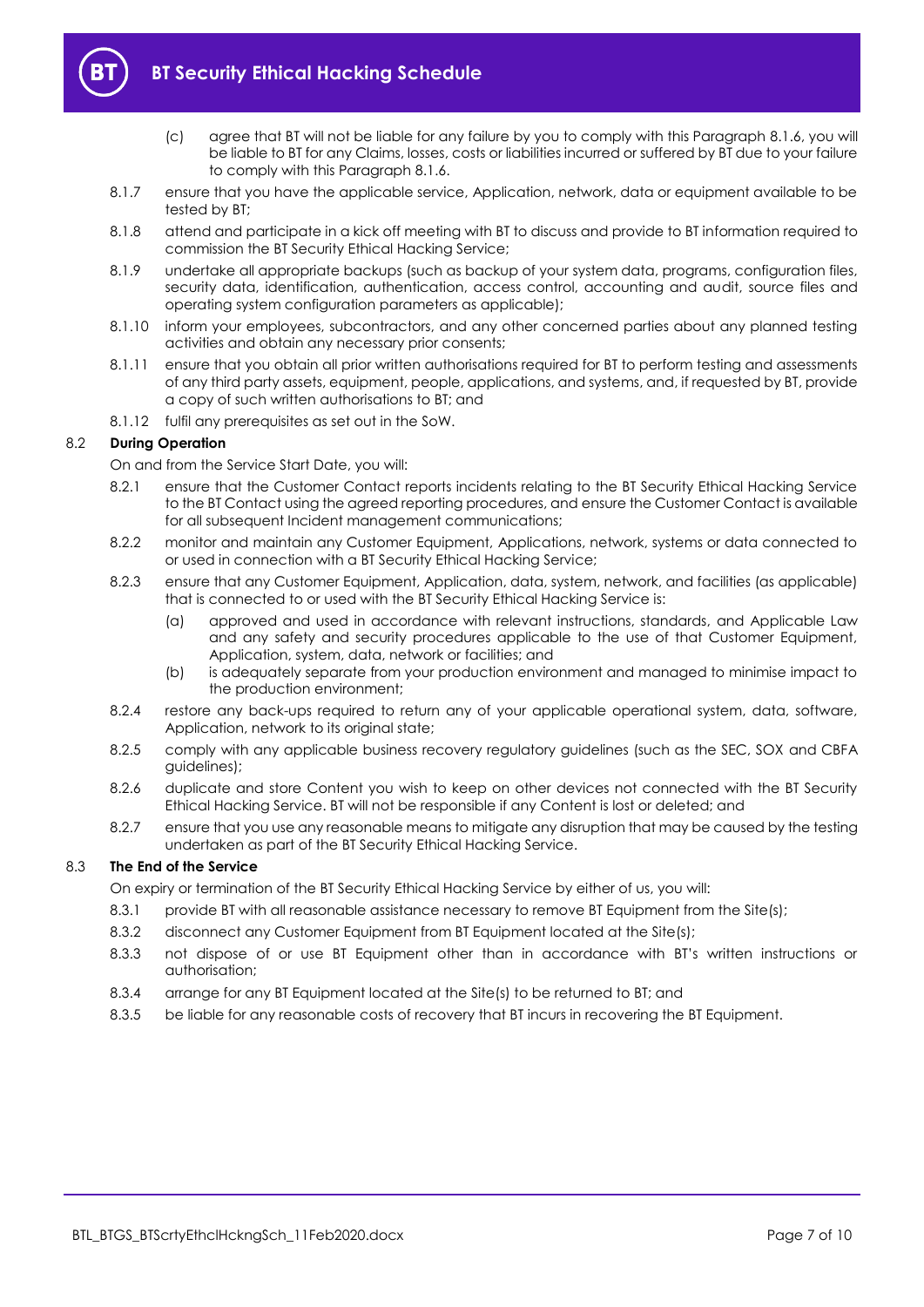

## <span id="page-7-0"></span>**Part C – Service Levels**

#### <span id="page-7-1"></span>**9 Service Care Levels**

There are no Service Levels for this BT Security Ethical Hacking Service.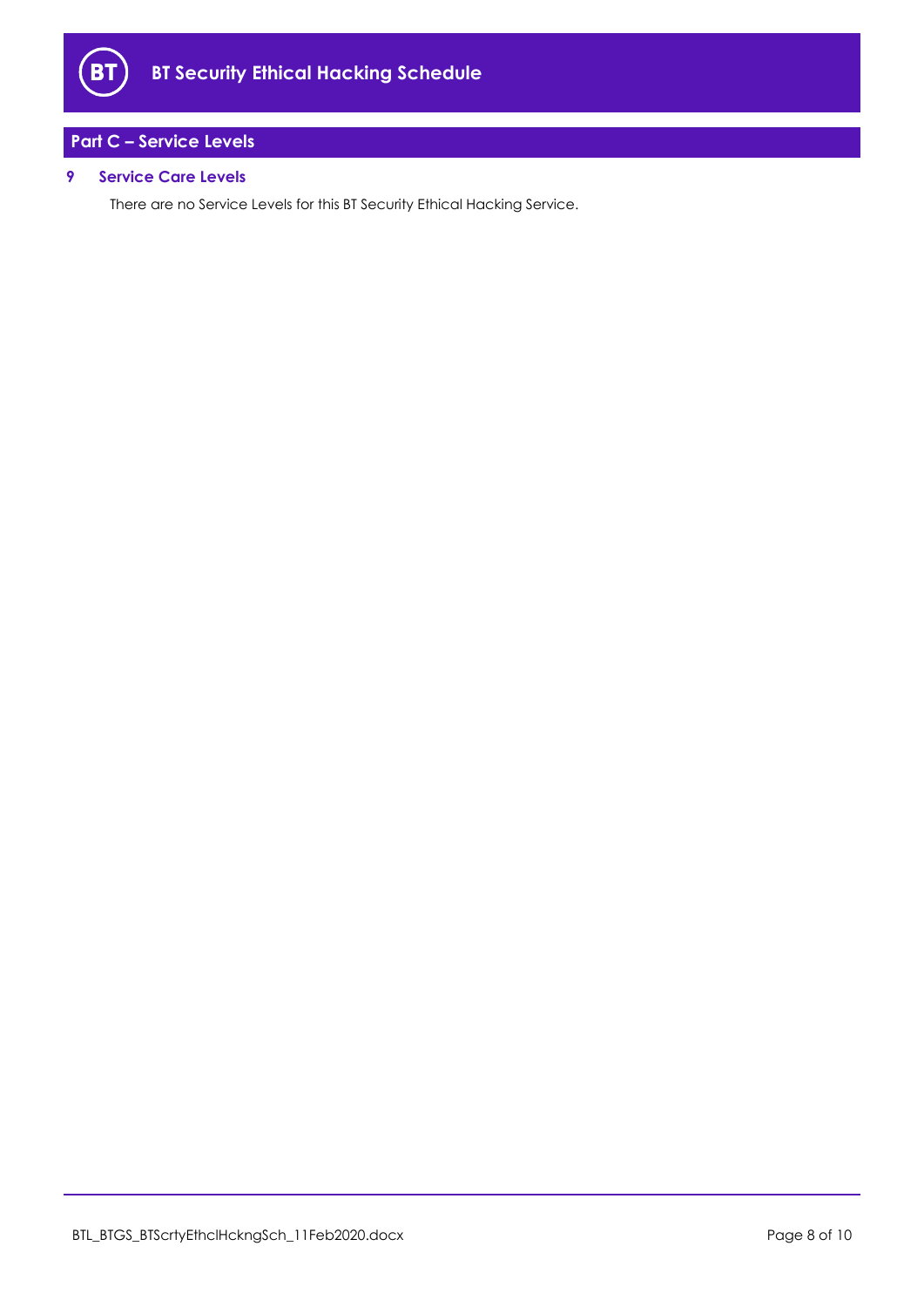

#### <span id="page-8-0"></span>**Part D – Defined Terms**

#### <span id="page-8-1"></span>**10 Defined Terms**

In addition to the defined terms in the General Terms, capitalised terms in this Schedule will have the below meanings (and in the case of conflict between these defined terms and the defined terms in the General Terms, these defined terms will take precedence for the purposes of this Schedule). BT has repeated some definitions in this Schedule that are already defined in the General Terms. This is to make it easier for you to find the definitions when reading this Schedule.

"**Abortive Visit**" means a visit (on premise or remotely) where BT is not able to access the Site, system, network, data, information, policy, Application or software due to failure or delay by you.

"**Application**" or "**app**" means an application program or a computer program used by you or that you provide to BT in connection with a BT Security Ethical Hacking Service.

"**Assume Breach**" means the Service Option that verifies that protection, detection and response mechanisms are implemented properly by focusing to identify and addressing gaps in:

- (a) detection of attack and penetration;
- (b) response to attack and penetration;
- (c) recovery from data leakage, tampering or compromise; and
- (d) prevention of future attacks and penetration.

"**BT Contact**" means the BT representative that you will be able to contact to submit service requests, report Incidents and ask questions about the BT Security Ethical Hacking Service.

"**BT Price List**" means the document containing a list of BT's charges and terms that may be accessed at: [www.bt.com/pricing](http://www.bt.com/pricing) (or any other online address that BT may advise you).

"**BT Personnel**" has the meaning given in Paragraph [6.8.1.](#page-3-1)

"**BT Security Ethical Hacking Service**" has the meaning given in Paragraph [1.](#page-1-3)

"**Business Hours**" means between the hours of 0800 and 1700 in a Business Day.

"**Content**" means applications, data, information (including emails), video, graphics, sound, music, photographs, software or any other material.

"**Customer Committed Date**" means the date provided by BT on which delivery of the BT Security Ethical Hacking Service (or each part of the BT Security Ethical Hacking Service, including to each Site) is due to start.

"**Customer Contact**" means any individuals authorised to act on your behalf for BT Security Ethical Hacking Service management matters.

"**Customer Equipment**" means any equipment including any Purchased Equipment or any software, other than BT Equipment, used by you in connection with a BT Security Ethical Hacking Service.

"**Denial of Service Vulnerability Assessment**" means the testing to identify Vulnerabilities in Internet facing infrastructure and web application(s) which could lead to a denial of service condition.

"**Final Report**" means the report that BT provides to you within 10 Business Days after the date that BT completes the testing and contains all Vulnerabilities that BT identified during the testing.

"**ECU**" means electronic control unit.

"**Firewall Policy Review**" means the review of your firewall rules and configuration for conformance with your IT Requirements and BT identified best practice.

"**General Terms**" means the general terms that this Schedule is attached to, or where not attached to this Schedule, can be found at [www.bt.com/terms,](http://www.bt.com/terms) and form part of the Contract.

"**Hardware Vulnerability Assessment**" means the testing to identify Vulnerabilities in embedded devices like printers, scanners, multifunctional devices, IoT devices, set-up boxes and network connected appliances including ECUs.

"**Host Configuration Review**" means the host based diagnostics that BT performs against hosts within your network.

"**Incident**" means an unplanned interruption to, or a reduction in the quality of, the BT Security Ethical Hacking Service or particular element of the BT Security Ethical Hacking Service.

"**Internet**" means a global system of interconnected networks that use a standard Internet Protocol to link devices worldwide.

"**IoT**" means internet over things.

"**Mobile Application Vulnerability Assessment**" means the testing for Vulnerabilities in your mobile Applications. "**Network Vulnerability Assessment**" means the testing for Vulnerabilities that BT performs in your fixed wired network.

"**OSINT**" means open source intelligence and refers to all unclassified information which includes anything freely available on the Internet.

"**OSINT Assessment**" means the gathering and analysis of OSINT data.

"**Penetration Testing**" means the exploitation of identified Vulnerabilities to address the consequences.